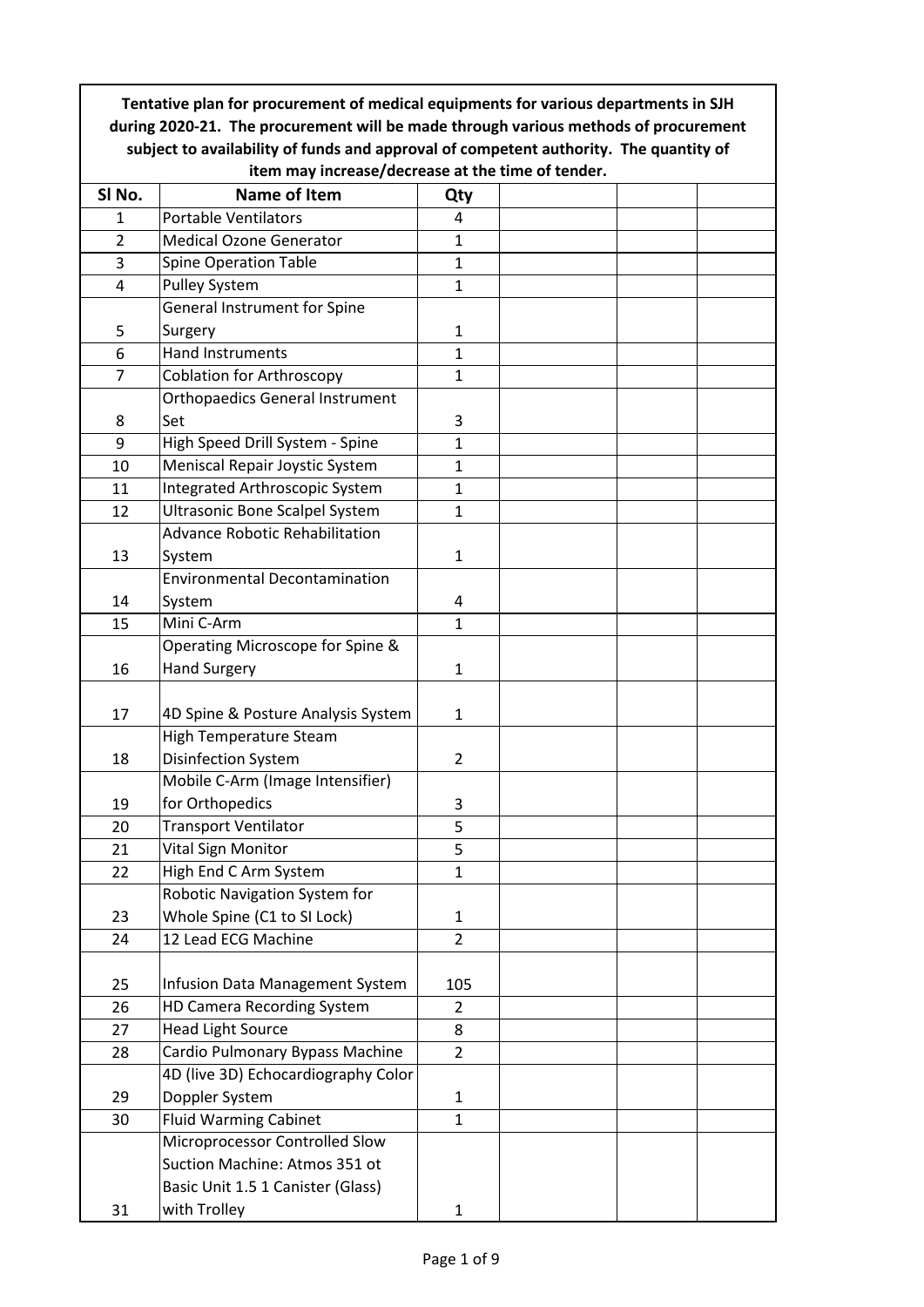| SI No. | <b>Name of Item</b>                     | Qty            |  |  |
|--------|-----------------------------------------|----------------|--|--|
|        |                                         |                |  |  |
|        | <b>Cloud Based Continuous Automated</b> |                |  |  |
|        | Monitoring System with Advanced         |                |  |  |
| 32     | Feature of A.I. For 6 CTVS Beds         | 1              |  |  |
| 33     | I.V. Fluid/Blood Warmer                 | $\overline{2}$ |  |  |
|        | Cover Slipper with Attached Slide       |                |  |  |
| 34     | Stainer                                 | $\mathbf{1}$   |  |  |
|        | Trinocluar Microscope (FISH             |                |  |  |
| 35     | Application)                            | $\mathbf{1}$   |  |  |
| 36     | <b>Hybridization System for FISH</b>    | $\mathbf{1}$   |  |  |
| 37     | <b>Automatic Cover Slipper</b>          | $\mathbf{1}$   |  |  |
| 38     | Cryostat                                | $\overline{2}$ |  |  |
|        | HPV DNA & HPV Genotyping                |                |  |  |
| 39     | Integrated Molecular Platform           | $\mathbf{1}$   |  |  |
| 40     | PCR (Thermocycler)                      | $\mathbf{1}$   |  |  |
| 41     | <b>Fully Automated ESR System</b>       | $\overline{2}$ |  |  |
| 42     | <b>Tissue Floatation Bath</b>           | $\overline{2}$ |  |  |
| 43     | <b>Automated Slide Stainer</b>          | $\mathbf{1}$   |  |  |
| 44     | Centrifuge Machine                      | 10             |  |  |
| 45     | Spectro Photometer                      | $\mathbf{1}$   |  |  |
| 46     | Dry Bath                                | $\mathbf{1}$   |  |  |
| 47     | <b>Tissue Processor Automatic</b>       | $\mathbf{1}$   |  |  |
| 48     | <b>Tissue Embedding Centre</b>          | $\mathbf{1}$   |  |  |
|        | Thalassemia and                         |                |  |  |
|        | Hemoglobinopathy                        |                |  |  |
| 49     | <b>Testing/Screening Equipment</b>      | $\mathbf{1}$   |  |  |
| 50     | <b>Automated Coagulometer</b>           | $\mathbf{1}$   |  |  |
|        | Luminex System for HLA DNA              |                |  |  |
| 51     | <b>Typing</b>                           | 1              |  |  |
| 52     | Defibrillator with Monitor              | 1              |  |  |
| 53     | <b>ICU Ventilator</b>                   | 17             |  |  |
|        | HD Upper & Lower GI Videoscope          |                |  |  |
|        | with lightsource and computer with      |                |  |  |
|        | LCD monitor (HD) with laser color       |                |  |  |
| 54     | printer                                 | $\mathbf{1}$   |  |  |
| 55     | Portable Ultrasound cum Echo            | $\mathbf{1}$   |  |  |
| 56     | <b>Basic Anaesthesia Machine</b>        | $\overline{2}$ |  |  |
|        | High Defination Endpscopic Camera       |                |  |  |
| 57     | System                                  | $\mathbf{1}$   |  |  |
|        | Portable Point of care Blood            |                |  |  |
| 58     | Analyser                                | $\mathbf{1}$   |  |  |
|        | Hand Held portable Blood Gas            |                |  |  |
| 59     | Analyser                                | $\mathbf{1}$   |  |  |
|        | Hand Held portable Blood Gas            |                |  |  |
| 60     | Analyser                                | $\overline{2}$ |  |  |
|        | Hand Held portable Blood Gas            |                |  |  |
| 61     | Analyser                                | $\mathbf{1}$   |  |  |
|        | Hand Held portable Blood Gas            |                |  |  |
| 62     | Analyser                                | $\mathbf{1}$   |  |  |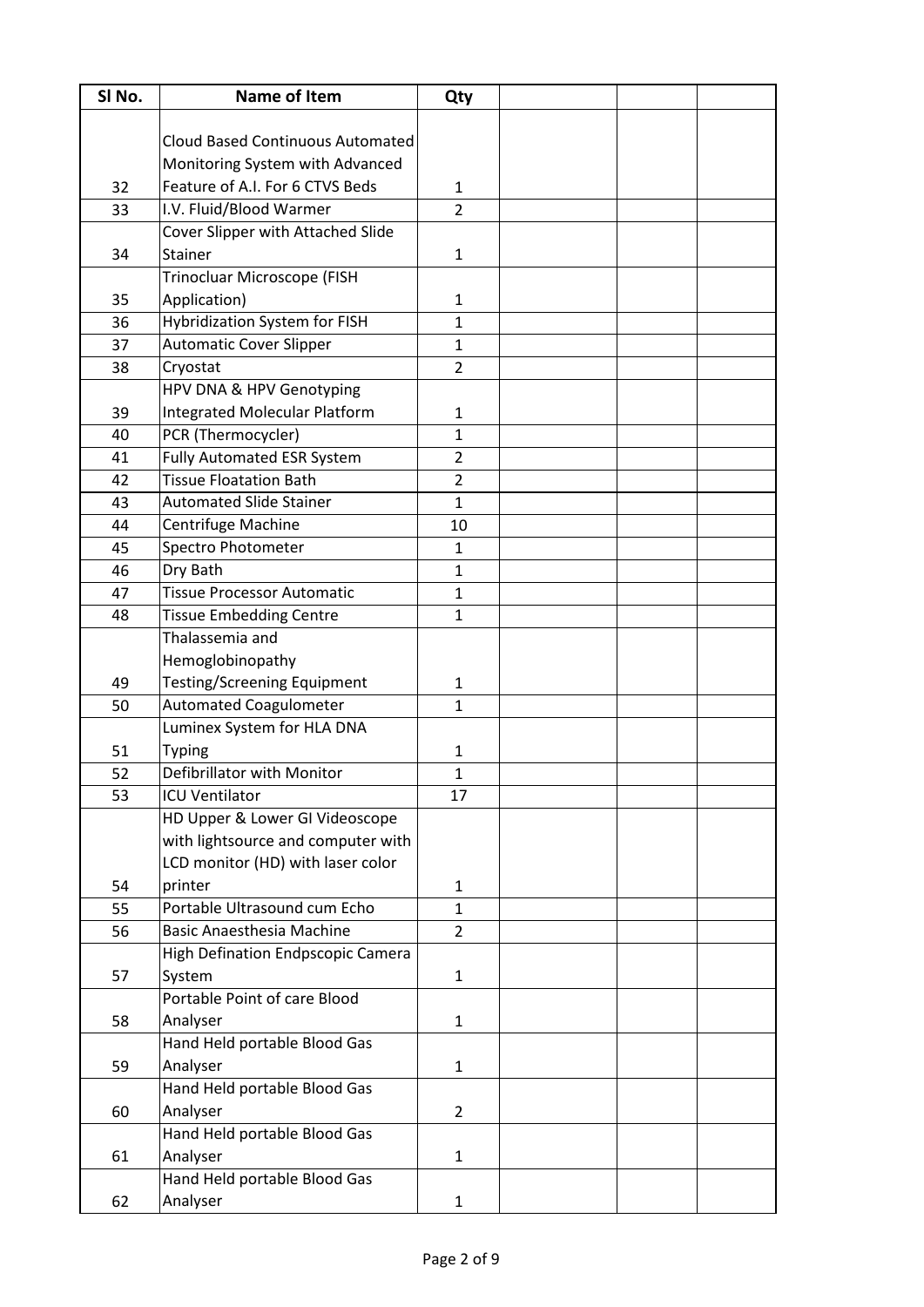| SI No. | <b>Name of Item</b>                       | Qty            |  |  |
|--------|-------------------------------------------|----------------|--|--|
|        | <b>EMS All-in-one Lithortipsy Station</b> |                |  |  |
| 63     | System                                    | $\mathbf{1}$   |  |  |
| 64     | <b>DVT Pump</b>                           | 24             |  |  |
|        | High Flow Nasal Cannula Therapy           |                |  |  |
| 65     | <b>Device</b>                             | 4              |  |  |
|        |                                           |                |  |  |
| 66     | Defibrillator Monitor with Recorder       | 10             |  |  |
|        | Portable Ultrasound with Doppler          |                |  |  |
| 67     | and Echo Cardiography                     | 4              |  |  |
|        |                                           |                |  |  |
|        | Portable Colour Doppler Ultrasound        |                |  |  |
|        | Unit for Regional Nerve Blocks,           |                |  |  |
| 68     | Vascular Access in OT, ICU                | 4              |  |  |
| 69     | Dry Chemistry Analyzer                    | $\mathbf{1}$   |  |  |
| 70     | <b>NIV Helmet</b>                         | 21             |  |  |
| 71     | Laser Accupuncture Appratus               | $\overline{2}$ |  |  |
| 72     | <b>Transport Ventilator</b>               | 4              |  |  |
| 73     | <b>Suction Machine</b>                    | 10             |  |  |
| 74     | <b>DVT Pump</b>                           | 13             |  |  |
|        | <b>Combined Generator of Ultrasonic</b>   |                |  |  |
| 75     | & Advanced RF energy System               | $\overline{2}$ |  |  |
|        | <b>Combined Generator of Ultrasonic</b>   |                |  |  |
| 76     | & Advanced RF energy System               | 2              |  |  |
|        |                                           |                |  |  |
|        | <b>Endoscopic Ear Surgery Instruments</b> |                |  |  |
| 77     | With Endoscope & Sterlisation Tray        | 2 Sets         |  |  |
|        | Endoscope 0°(03 Nos.) & 70° (07           |                |  |  |
| 78     | Nos.)                                     | 10             |  |  |
| 79     | LED Light Source With Cable               | 4              |  |  |
| 80     | <b>Otology Bur Set</b>                    | $\mathbf 1$    |  |  |
|        | Humidified High Flow Nasal Cannula        |                |  |  |
| 81     | Oxygen Delivery System                    | 2              |  |  |
| 82     | 2D Echocardiography Machine               | $\overline{1}$ |  |  |
|        | Noninvasive Transcutaneous                |                |  |  |
| 83     | Bilirubinometer                           | 5              |  |  |
| 84     | <b>Steam Sterilizer for neonates</b>      | $\overline{2}$ |  |  |
| 85     | <b>Neonatal Ventilators For NICU</b>      | 5              |  |  |
|        | Portable Neonatal Colour Doppler          |                |  |  |
| 86     | Echo Cardiography System                  | $\overline{2}$ |  |  |
|        | Multipara Monitors with Invasive          |                |  |  |
| 87     | <b>Blood Pressure Monitoring</b>          | 20             |  |  |
|        | <b>Neonatal Conventional Ventilator</b>   |                |  |  |
|        | with High Frequency Oscillatory           |                |  |  |
| 88     | Ventilation                               | 3              |  |  |
| 89     | Bilirubinometer                           | 3              |  |  |
|        | Hand Held Fibre Optic Cold Light for      |                |  |  |
| 90     | <b>Neonates</b>                           | 6              |  |  |
| 91     | <b>Bubble CPAP for Neonates</b>           | 8              |  |  |
| 92     | aEEG                                      | $\overline{2}$ |  |  |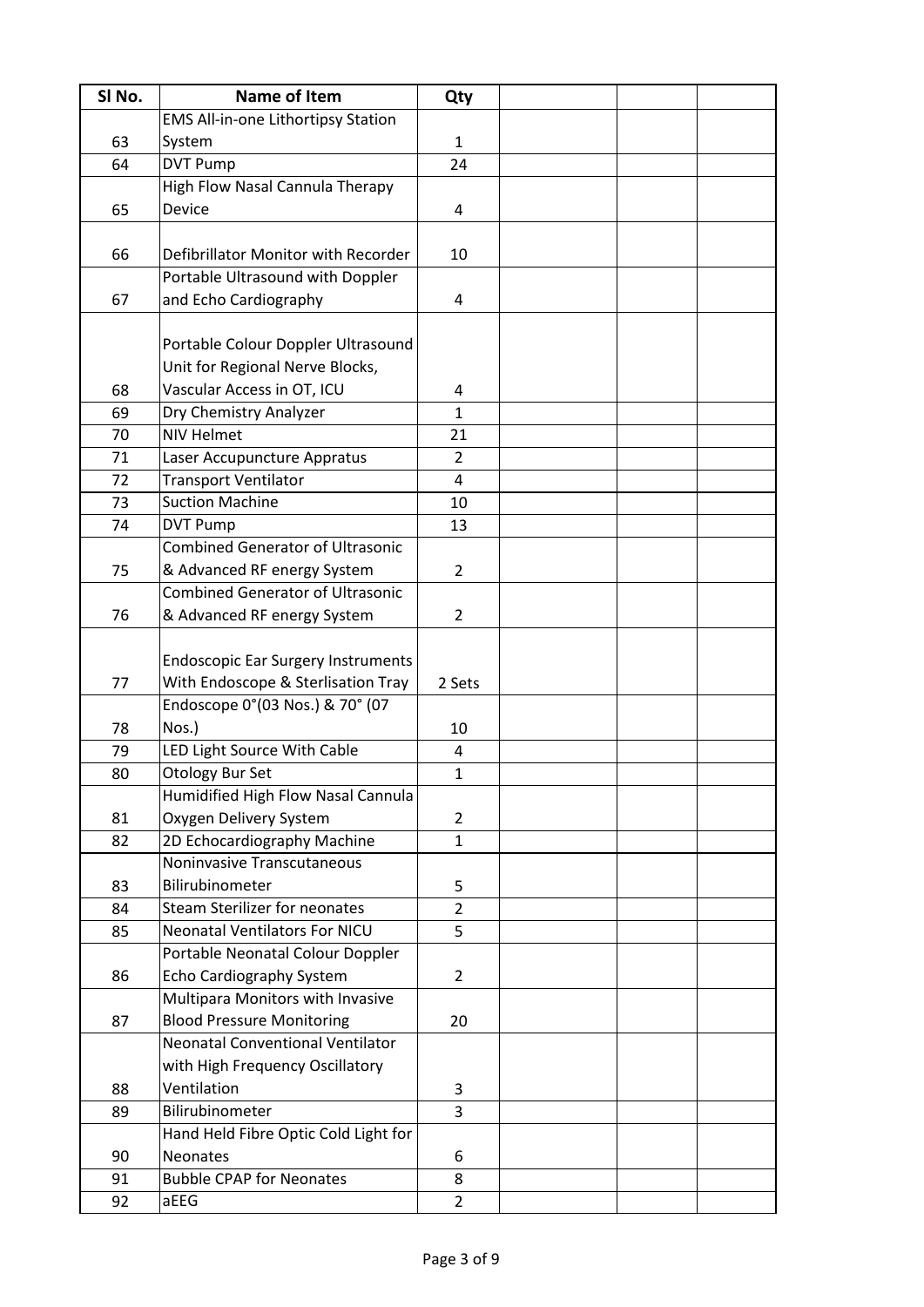| SI No. | <b>Name of Item</b>                       | Qty            |  |  |
|--------|-------------------------------------------|----------------|--|--|
|        |                                           |                |  |  |
|        | Ventilator for Neonates with              |                |  |  |
| 93     | Microprocessor System with CLiO2          | 5              |  |  |
|        | <b>High Frequency Oscillatory</b>         |                |  |  |
| 94     | Ventilators (HFOV) neonatal               | 3              |  |  |
|        |                                           |                |  |  |
|        | Humidified High Flow Nasal Cannula        |                |  |  |
| 95     | System for Infant & Pediatric             | 4              |  |  |
| 96     | <b>Pediatric Defibrillator</b>            | 3              |  |  |
| 97     | <b>Radiant Warmers</b>                    | 20             |  |  |
| 98     | <b>EEG Machine</b>                        | 1              |  |  |
| 99     | LED Phototherapy Units                    | 10             |  |  |
|        | 256 Slice CT Scanner (Under               |                |  |  |
| 100    | <b>Tolerance Clause)</b>                  | $\mathbf{1}$   |  |  |
| 101    | Ferromagnetic Detection System            | $\mathbf{1}$   |  |  |
|        | 256 Slice CT Scanner with Full            |                |  |  |
| 102    | <b>Applications of Dual Energy</b>        | $\mathbf{1}$   |  |  |
|        | 1000mA Digital Radiography Unit           |                |  |  |
| 103    | with Two Flat Panel Detectors             | $\overline{2}$ |  |  |
|        | Digital Radiography and                   |                |  |  |
| 104    | Flouroscopy                               | $\mathbf{1}$   |  |  |
|        | Full Field Digital Mammography            |                |  |  |
| 105    | System                                    | $\mathbf{1}$   |  |  |
|        |                                           |                |  |  |
| 106    | <b>Colour Doppler Ultrasound Machine</b>  | 3              |  |  |
| 107    | Advance Colour Doppler System             | $\mathbf{1}$   |  |  |
| 108    | 64 Detector Row CT Scanner                | $\mathbf{1}$   |  |  |
|        | 1000mA Digital Radiography Unit           |                |  |  |
| 109    | with Two Flat Panel Detectors             | 2              |  |  |
| 110    | Microkeratome Electrics System            | 1              |  |  |
| 111    | <b>Refraction Unit</b>                    | $\overline{7}$ |  |  |
|        | Wide Field Neonatal Digital Image         |                |  |  |
| 112    | System                                    | $\mathbf{1}$   |  |  |
|        |                                           |                |  |  |
|        | Rotating Scheimpflug Camer System         |                |  |  |
| 113    | for Analysis of Anterior Segment          | $\mathbf{1}$   |  |  |
|        | Advance Vitrectomy Machine with           |                |  |  |
| 114    | <b>Integrated Laser</b>                   | $\mathbf{1}$   |  |  |
| 115    | <b>Fundus Camera</b>                      | $\overline{2}$ |  |  |
|        | Laser Transcanalicular                    |                |  |  |
| 116    | Dacryocystorhinostomy set                 | $\mathbf{1}$   |  |  |
| 117    | <b>Teller's Acuity Cards</b>              | 1 set          |  |  |
| 118    | <b>Automated Cell Washer</b>              | $\overline{2}$ |  |  |
|        |                                           |                |  |  |
| 119    | <b>Sterile PVC Tube Connecting Device</b> | $\overline{2}$ |  |  |
| 120    | Cryobath                                  | $\mathbf{1}$   |  |  |
|        | Blood Bag Sorting & Labeling Cool         |                |  |  |
| 121    | Table                                     | $\mathbf{1}$   |  |  |
| 122    | <b>Temperature Monitoring System</b>      | $\mathbf{1}$   |  |  |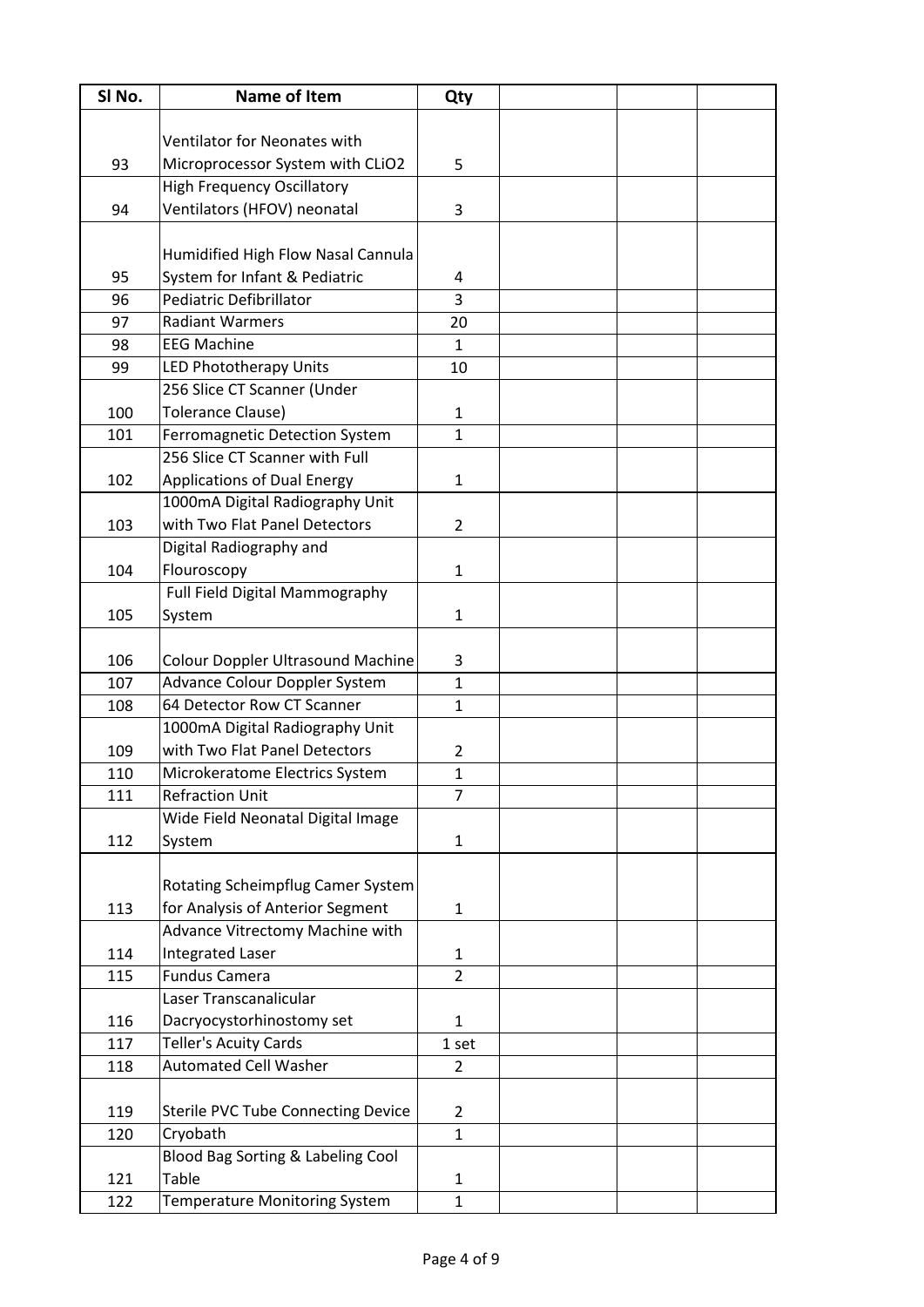| SI No.     | <b>Name of Item</b>                                         | Qty            |  |  |
|------------|-------------------------------------------------------------|----------------|--|--|
| 123        | <b>Blast Freezer</b>                                        | 1              |  |  |
| 124        | <b>Infusion Pump</b>                                        | 10             |  |  |
|            |                                                             |                |  |  |
|            | Vertical Flourorescence Microscope                          |                |  |  |
| 125        | with Fish Image Analysis System                             | 1              |  |  |
| 126        | Flow Cytometer 2 Laser                                      | $\mathbf{1}$   |  |  |
| 127        | Digital Water Bath                                          | 3              |  |  |
| 128        | Flow Cytometer 3 Lasers                                     | $\mathbf{1}$   |  |  |
|            | <b>Fully Automated Chemilumines</b>                         |                |  |  |
| 129        | scene system                                                | $\mathbf{1}$   |  |  |
|            | <b>Fully Automated 5 Part Differential</b>                  |                |  |  |
| 130        | <b>Hematology Analyzer</b>                                  | 1              |  |  |
| 132        | (-) 80 Degree Refrigirator                                  | $\mathbf{1}$   |  |  |
|            | Portable Handheld wireless Blood                            |                |  |  |
| 133        | Analyser                                                    | $\mathbf{1}$   |  |  |
|            | Whole Body Phototherapy (UV)                                |                |  |  |
| 134        | Chamber                                                     | $\mathbf{1}$   |  |  |
|            | Autopsy Saw with Dust Collector                             |                |  |  |
| 135        | with Assessories                                            | 1              |  |  |
| 136        | <b>Hydraulic Autopsy Table</b>                              | $\overline{2}$ |  |  |
| 137        | Laproscopic Hand Instrument                                 | $\mathbf{1}$   |  |  |
|            | Laser Machine for Varicose Veins                            |                |  |  |
| 138        | Treatment                                                   | 1              |  |  |
|            | High Definition Laparoscopic                                |                |  |  |
| 139        | <b>Surgical Sets</b>                                        | 5              |  |  |
|            | Ceiling Mounted OT Light with                               |                |  |  |
| 140        | Camera & display monitor                                    | 1              |  |  |
| 141        | O.T.TABLE                                                   | 3              |  |  |
|            | HANDHELD PROTABLE PINT OF                                   |                |  |  |
|            | CARE BLOOD ANALYSE FOR EASY                                 |                |  |  |
|            | <b>TESTING AND QUICK RESULTS FO</b>                         |                |  |  |
|            | HAEMATOCRIT, HAEMOGLOBIN,                                   |                |  |  |
|            | ACT, PTINR, ELECTROLYTE.                                    |                |  |  |
|            | CHEMISTRY/ CARDIAC MAKERS                                   |                |  |  |
|            | TROPONIN-1, CKMB, BNP,                                      |                |  |  |
|            | LACTATE, GLUCOSE, UREA,                                     |                |  |  |
| 142        | CREATININE, BLOOD GASES.                                    | $\overline{2}$ |  |  |
| 143        | 5 PART HAEMATOLOGY ANALYZER                                 | $\overline{2}$ |  |  |
| 144        | DRY CHEMISTRY ANALYZER                                      | $\overline{2}$ |  |  |
| 145        | <b>BIOPACK SYSTEM</b>                                       | 1              |  |  |
|            |                                                             |                |  |  |
| 146        | DENTAL OPERATING MICROSCOPE<br>COMPUTERIZED DENTAL OCCLUSAL | $\mathbf{1}$   |  |  |
| 147        | <b>ANALYSIS SYSTEM</b>                                      | $\mathbf{1}$   |  |  |
| 148        | CAD/CAM SYSTEM                                              | $\mathbf{1}$   |  |  |
|            | DENTAL CHAIR (HIGH END)                                     | 3              |  |  |
| 149<br>150 | PEIZOSURGERY UNIT                                           | 1              |  |  |
| 151        | <b>ENDODONTIC MOTOR</b>                                     | 5              |  |  |
| 152        | <b>DENTAL X-RAY</b>                                         | $\overline{2}$ |  |  |
|            |                                                             |                |  |  |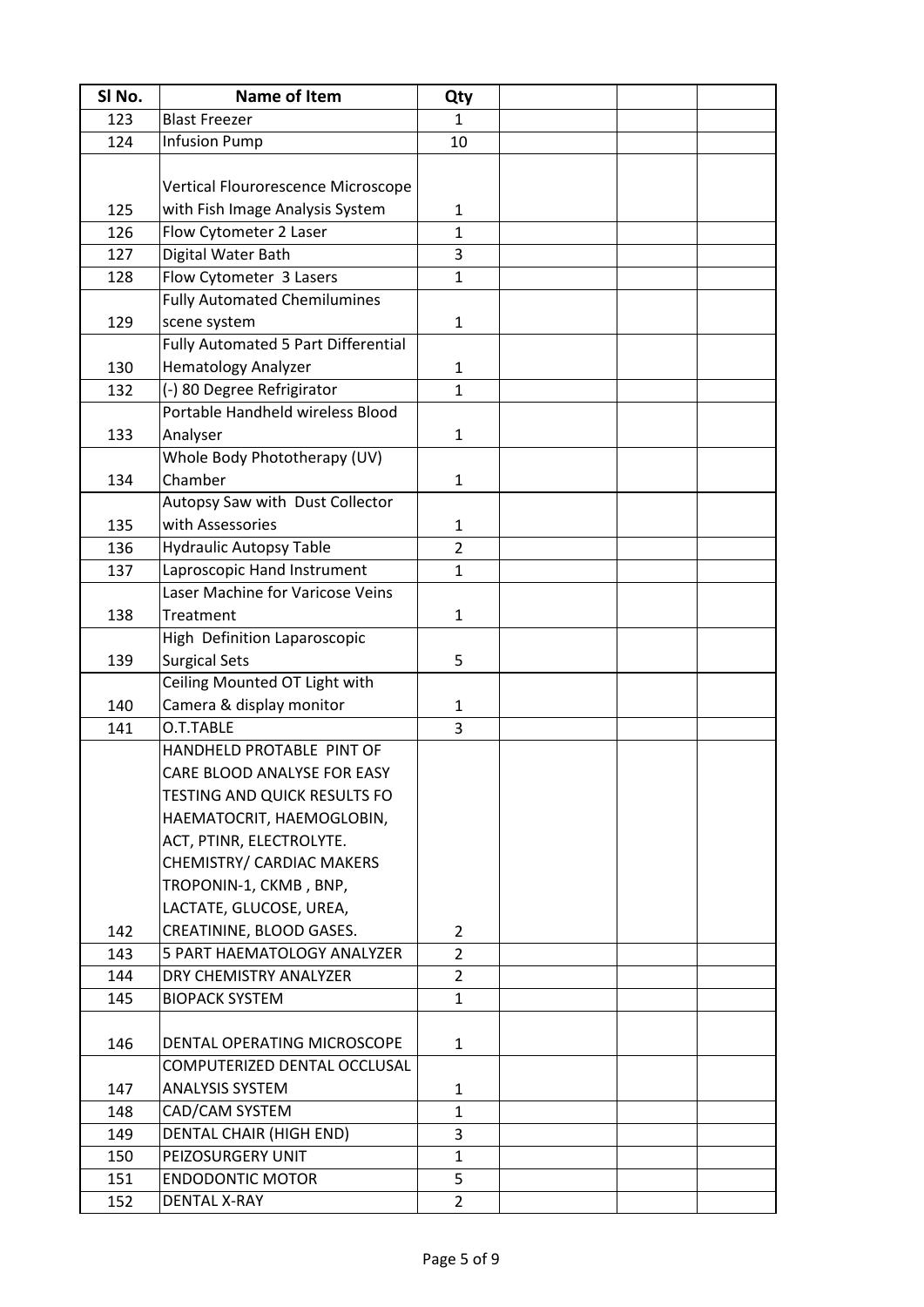| SI No. | Name of Item                             | Qty                |  |  |
|--------|------------------------------------------|--------------------|--|--|
| 153    | <b>BURNOUT FURNACE</b>                   | $\overline{2}$     |  |  |
| 154    | <b>AUTOMATIC MIXING MACHINE</b>          | 1                  |  |  |
| 155    | <b>EXTRACTION FORCEPS</b>                | AS PER LIST        |  |  |
| 156    | <b>DENTAL ELEVATOR</b>                   | <b>AS PER LIST</b> |  |  |
|        |                                          |                    |  |  |
| 157    | DIGITAL SHADE MATCHING DEVICE            | $\mathbf{1}$       |  |  |
| 158    | DIE CUTTING MACHINE                      | $\mathbf{1}$       |  |  |
| 159    | PINDEX SYSTEM                            | $\mathbf{1}$       |  |  |
| 160    | MINI AUTOCLAVE                           | 4                  |  |  |
| 161    | <b>VACCUM MIXER</b>                      | $\overline{2}$     |  |  |
| 162    | <b>INDUCTION HEATER</b>                  | 10                 |  |  |
| 163    | INJECTION MODULDING SYSTEM               | $\mathbf{1}$       |  |  |
|        |                                          |                    |  |  |
| 164    | ORAL CANCER DETECTION DEVICE             | 1                  |  |  |
| 165    | <b>IMPLANT ISQ METER</b>                 | $\mathbf{1}$       |  |  |
| 166    | RESTORATIVE INSTRUMENT                   | <b>AS PER LIST</b> |  |  |
| 167    | <b>INDUCTION CASTING MACHINE</b>         | 1                  |  |  |
|        |                                          |                    |  |  |
| 168    | MAGNIFYING LOUPES WITH LIGHT             | <b>ONE SET</b>     |  |  |
|        | <b>ENDODONTIC MOTOR WITH APEX</b>        |                    |  |  |
| 169    | <b>LOCATOR</b>                           | 6                  |  |  |
| 170    | MEDICAL IMAGING SYSTEM                   | $\mathbf{1}$       |  |  |
| 171    | <b>DENTAL LASER</b>                      | $\mathbf{1}$       |  |  |
| 172    | Flexible Cystoscope 5.5 Fr               | $\overline{2}$     |  |  |
| 173    | Flexible Cystoscope 8.4 Fr               | $\overline{2}$     |  |  |
| 174    | <b>WBC Analyser (Point of Care)</b>      | $\overline{2}$     |  |  |
| 175    | <b>Bipolar System with Vessel</b>        | $\mathbf{1}$       |  |  |
|        | Non Invansive Continuous                 |                    |  |  |
| 176    | Hemoglobin                               | 3                  |  |  |
| 177    | Molecular resonance generator            | $\overline{2}$     |  |  |
|        | Cartridge Based Portable Blood Gas       |                    |  |  |
| 178    | Analyzer                                 | $\mathbf{1}$       |  |  |
| 179    | Sry Chemistry analyzer                   | 1                  |  |  |
| 180    | Fully Auto 5 part cell counter           | 1                  |  |  |
|        | Fully automated urine analyzer           |                    |  |  |
| 181    | (Chemistry + Sedimentation)              | 1                  |  |  |
| 182    | Fully automated ELISA Processor          | $\mathbf{1}$       |  |  |
| 183    | Teller's Acuity Charts/Cards             | $\mathbf{1}$       |  |  |
|        | Endoscopic 3D and 4D camera              |                    |  |  |
| 184    | System with instrument                   | 1                  |  |  |
| 185    | Ventilator                               | 8                  |  |  |
|        |                                          |                    |  |  |
| 186    | <b>Color Doppler Ultrasound Machine</b>  | $\mathbf{1}$       |  |  |
|        | <b>Environmental Decontamination</b>     |                    |  |  |
| 187    | System                                   | 10                 |  |  |
|        | <b>High Frequency Electrical Suction</b> |                    |  |  |
| 188    | unit                                     | $\overline{2}$     |  |  |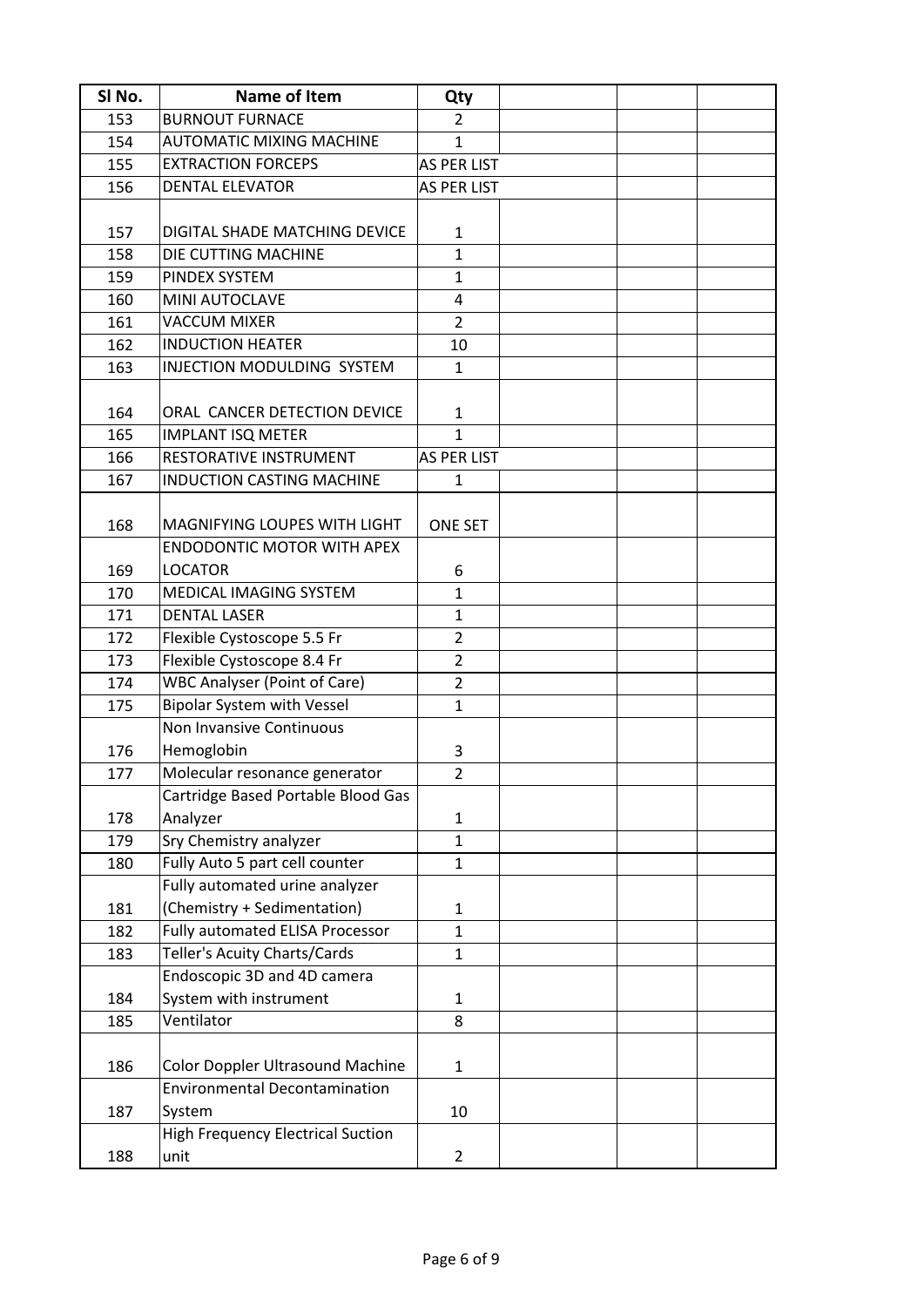| SI No. | <b>Name of Item</b>                       | Qty            |  |  |
|--------|-------------------------------------------|----------------|--|--|
|        | <b>HighEnd RF Electrosurgical</b>         |                |  |  |
|        | Generator with Vessel sealing upto        |                |  |  |
| 189    | $7 \text{ mm}$                            | $\overline{2}$ |  |  |
|        | <b>High Temperature Steam</b>             |                |  |  |
| 190    | <b>Disinfection System</b>                | $\mathbf{1}$   |  |  |
|        | <b>4K Ultra High Definition</b>           |                |  |  |
| 191    | Laparoscopy Imaging System                | 1              |  |  |
| 192    | Indirect Opthalmoscope                    | 6              |  |  |
| 193    | <b>Blood Gas Analyser</b>                 | $\mathbf{1}$   |  |  |
| 194    | Nano drop Spectrophotometer               | $\mathbf{1}$   |  |  |
| 195    | <b>Infusion Pump</b>                      | 70             |  |  |
| 196    | <b>Biosafety Cabinet Type II-A2</b>       | $\overline{2}$ |  |  |
| 197    | Autoclave                                 | $\overline{2}$ |  |  |
| 198    | Maldi TOF                                 | $\mathbf{1}$   |  |  |
| 199    | <b>Real Time PCR</b>                      | $\mathbf{1}$   |  |  |
| 200    | <b>Bench Top Autoclave</b>                | $\mathbf{1}$   |  |  |
|        | Micro Centrifuge (High Speed Table        |                |  |  |
| 201    | Top)                                      | 3              |  |  |
|        | Automated Microplate Absorbance           |                |  |  |
| 202    | Reder                                     | $\mathbf{1}$   |  |  |
|        | Rapid Automated Immunoassay               |                |  |  |
| 203    | Analyser                                  | $\mathbf{1}$   |  |  |
| 204    | <b>Binocular Microscope</b>               | 30             |  |  |
| 205    | <b>BOD</b> incubator                      | $\mathbf{1}$   |  |  |
| 206    | Ultra Low Deeep Freezer (-80)             | $\mathbf{1}$   |  |  |
| 207    | Upright Deept Freezer (-20)               | $\mathbf{1}$   |  |  |
| 208    | <b>Ultrasonic Bone Scalpel System</b>     | $\mathbf{1}$   |  |  |
| 209    | <b>Cervical Retracter System</b>          | 3              |  |  |
| 210    | <b>Ultrasonic Aspirator</b>               | $\mathbf{1}$   |  |  |
| 211    | NeuroSurgery Instrument Set               | $\mathbf{1}$   |  |  |
| 212    | C Arm Mobile Image Intensifier            | $\mathbf{1}$   |  |  |
| 213    | Plasma Sterilizer                         | $\mathbf{1}$   |  |  |
| 214    | <b>Auto Transfusion Machine</b>           | $\mathbf{1}$   |  |  |
| 215    | <b>Blood Chemistry Analyzer</b>           | $\mathbf{1}$   |  |  |
| 216    | Molecular resonance generator             | $\overline{2}$ |  |  |
| 217    | C-Arm Mobile Image Intensifier            | $\mathbf{1}$   |  |  |
| 218    | Fully automated ELISA Processor           | $\mathbf{1}$   |  |  |
| 219    | Fully Auto 5 part cell counter            | $\mathbf{1}$   |  |  |
| 220    | <b>Vein Viewer Device</b>                 | 4              |  |  |
|        | <b>General Plastic Surgery Instrument</b> |                |  |  |
| 221    | Set                                       | 4              |  |  |
| 222    | Hand Surgery Instrument Set               | 4              |  |  |
|        | <b>Ultrasonic Assisted Liposuction</b>    |                |  |  |
| 223    | System                                    | $\mathbf{1}$   |  |  |
| 224    | Pulse Oximeter with NIBP                  | 10             |  |  |
|        | <b>Magnifying Surgical Operating</b>      |                |  |  |
| 225    | Loupes                                    | 9              |  |  |
| 226    | <b>RF Ablation Unit</b>                   | 6              |  |  |
| 227    | Pulse Oximeter                            | 15             |  |  |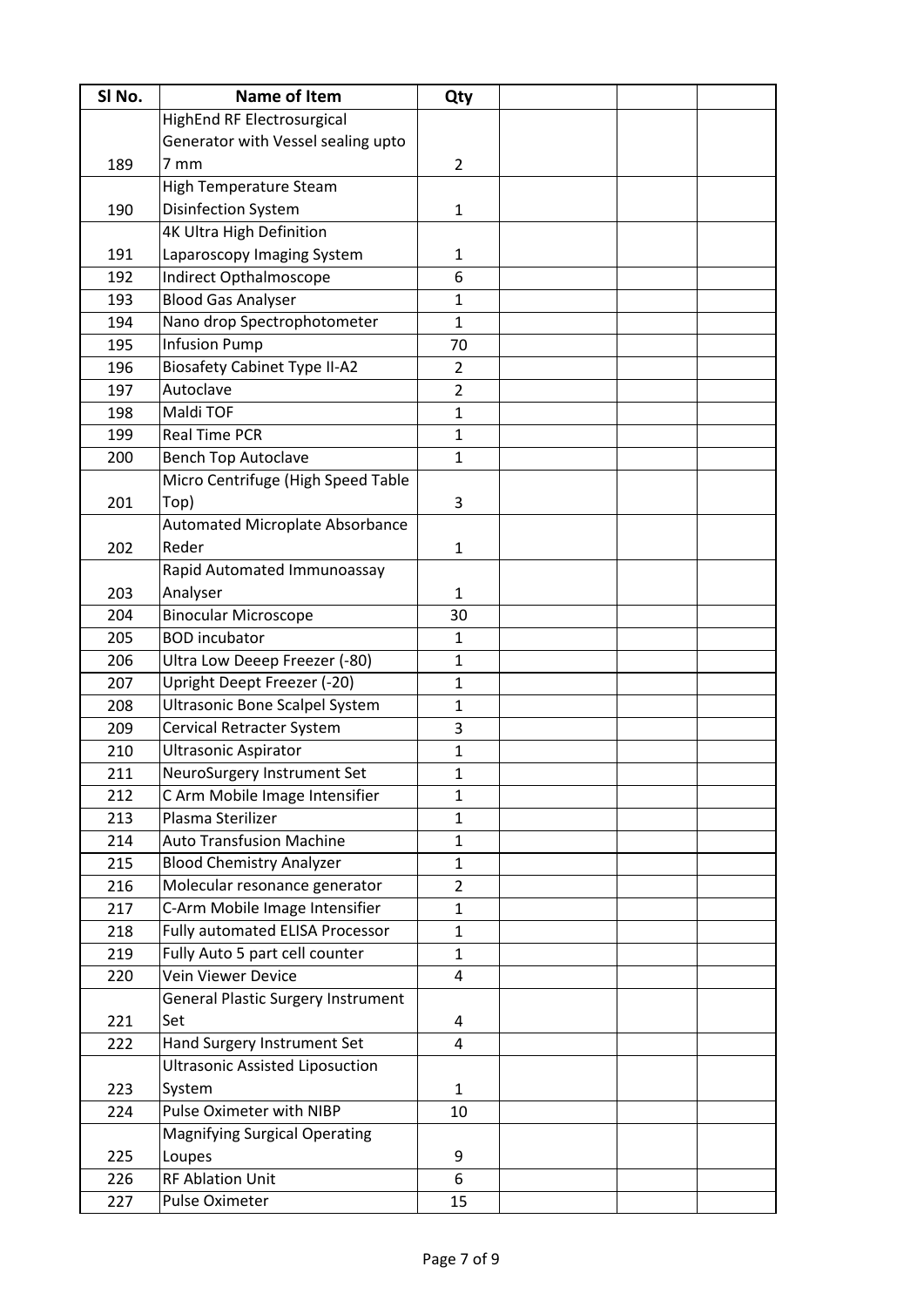| SI No. | <b>Name of Item</b>                  | Qty            |  |  |
|--------|--------------------------------------|----------------|--|--|
| 228    | <b>DVT Pump</b>                      | 10             |  |  |
| 229    | Meek Micrograft set                  | $\overline{2}$ |  |  |
| 230    | <b>CLP Instrument Set</b>            | 4              |  |  |
| 231    | <b>Ultrasound Machine</b>            | $\overline{4}$ |  |  |
|        | <b>Advance Premium Color Doppler</b> |                |  |  |
| 232    | <b>Ultrasound Machine</b>            | $\mathbf{1}$   |  |  |
|        | Nerokard Software for Barorefle      |                |  |  |
|        | and sensitvity and hearet rate       |                |  |  |
|        |                                      |                |  |  |
| 233    | variability                          | $\mathbf{1}$   |  |  |
|        | Equipment for Electro Physiological  |                |  |  |
| 234    | Recordings                           | $\mathbf{1}$   |  |  |
|        | Orthopaedic Shoe Fixsing and         |                |  |  |
| 235    | <b>Trmming Machine</b>               | $\mathbf{1}$   |  |  |
| 236    | <b>PMR General Instrument Set</b>    | $\mathbf{1}$   |  |  |
| 237    | Defbrillator                         | $\mathbf{1}$   |  |  |
| 238    | <b>ICU Ventilator</b>                | 17             |  |  |
|        | HDU Upper & Lower GI Video           |                |  |  |
| 239    | Endoscope                            | 1              |  |  |
| 240    | <b>ECG Machine</b>                   | $\overline{2}$ |  |  |
|        | required for maintaing the Biuffer   |                |  |  |
|        | stock and urgent contigency          |                |  |  |
| 241    | demands                              |                |  |  |
| 242    | ATMOS S351                           | $\mathbf{1}$   |  |  |
| 243    | Cardioblate Generator                | $\mathbf{1}$   |  |  |
| 244    | <b>Graft Flow Meter for CABG</b>     | $\mathbf{1}$   |  |  |
|        |                                      |                |  |  |
|        | Linear Shockwave Therapy Unit for    |                |  |  |
| 245    | <b>Erectile Dysfunction patients</b> | 1              |  |  |
| 246    | <b>EMS Lithoclast Master</b>         | $\mathbf{1}$   |  |  |
|        | iDrive Ultra Powered Stapling        |                |  |  |
| 247    | System                               | $\overline{2}$ |  |  |
|        | JAIMY Motorized Laprascopic 5mm      |                |  |  |
| 248    | Needle Holder                        | $\overline{2}$ |  |  |
|        |                                      |                |  |  |
|        | Digital Flexible Ureterorenoscope    |                |  |  |
| 249    | (FURS) with Work Station             | $\mathbf{1}$   |  |  |
|        | <b>Combined Antineoplastic</b>       |                |  |  |
|        | Thermotherapy Bladder                |                |  |  |
| 250    | <b>Recirculation System</b>          | $\mathbf{1}$   |  |  |
|        |                                      |                |  |  |
|        |                                      |                |  |  |
|        | Video Laryngoscope alongwith         |                |  |  |
| 251    | flexible intubation video endoscope  | $\overline{2}$ |  |  |
|        |                                      |                |  |  |
| 252    | <b>Bonfils Intubation Endoscope</b>  | $\overline{2}$ |  |  |
|        |                                      |                |  |  |
|        |                                      |                |  |  |
|        | Non Invasive Cardiac Support Pump    |                |  |  |
| 253    | Integrated with defibrillator        | 1              |  |  |